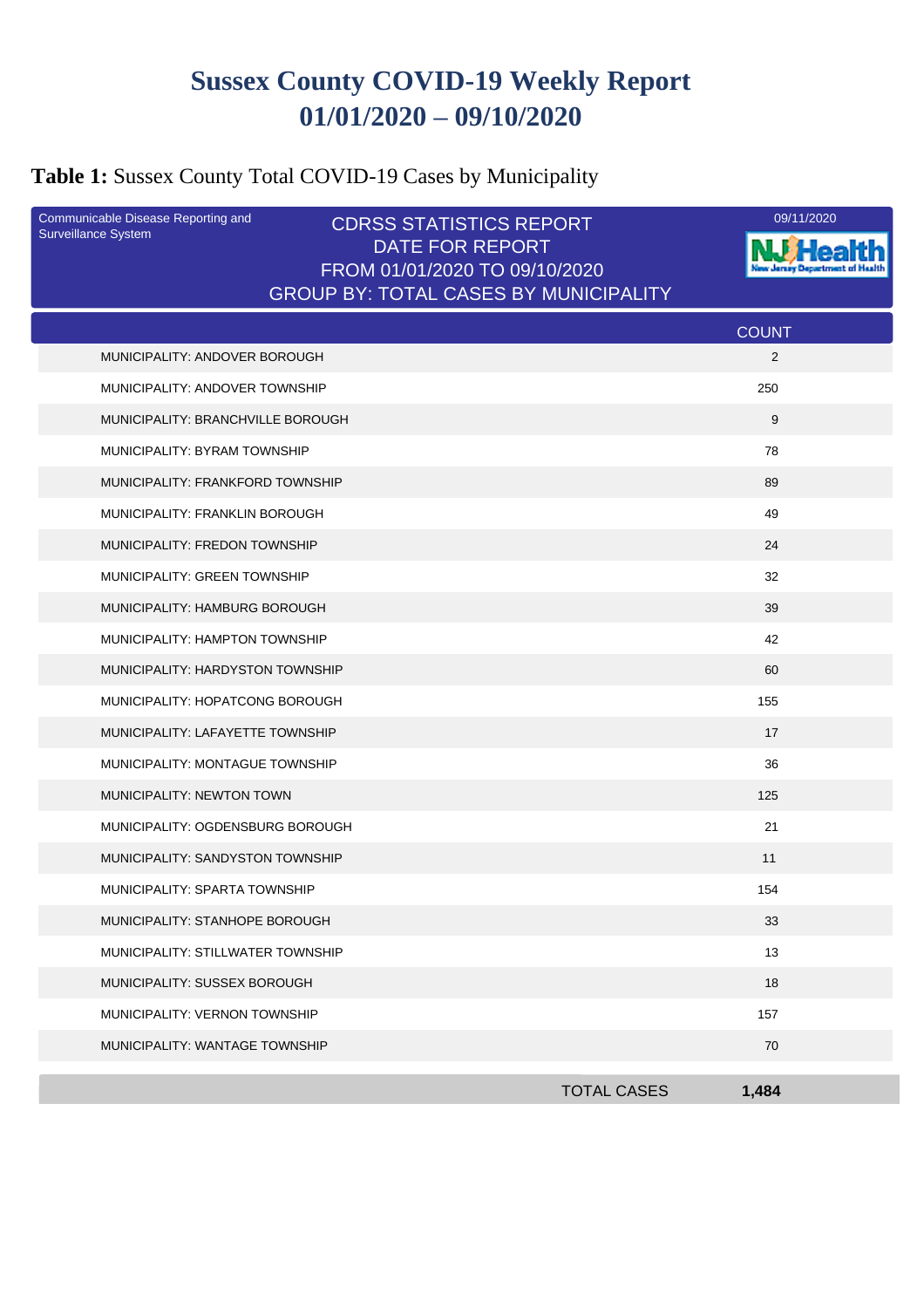

#### Figure 1: Sussex County Total COVID-19 Cases by Municipality

**Figure 2:** Sussex County Positive COVID-19 Cases by Reported Date

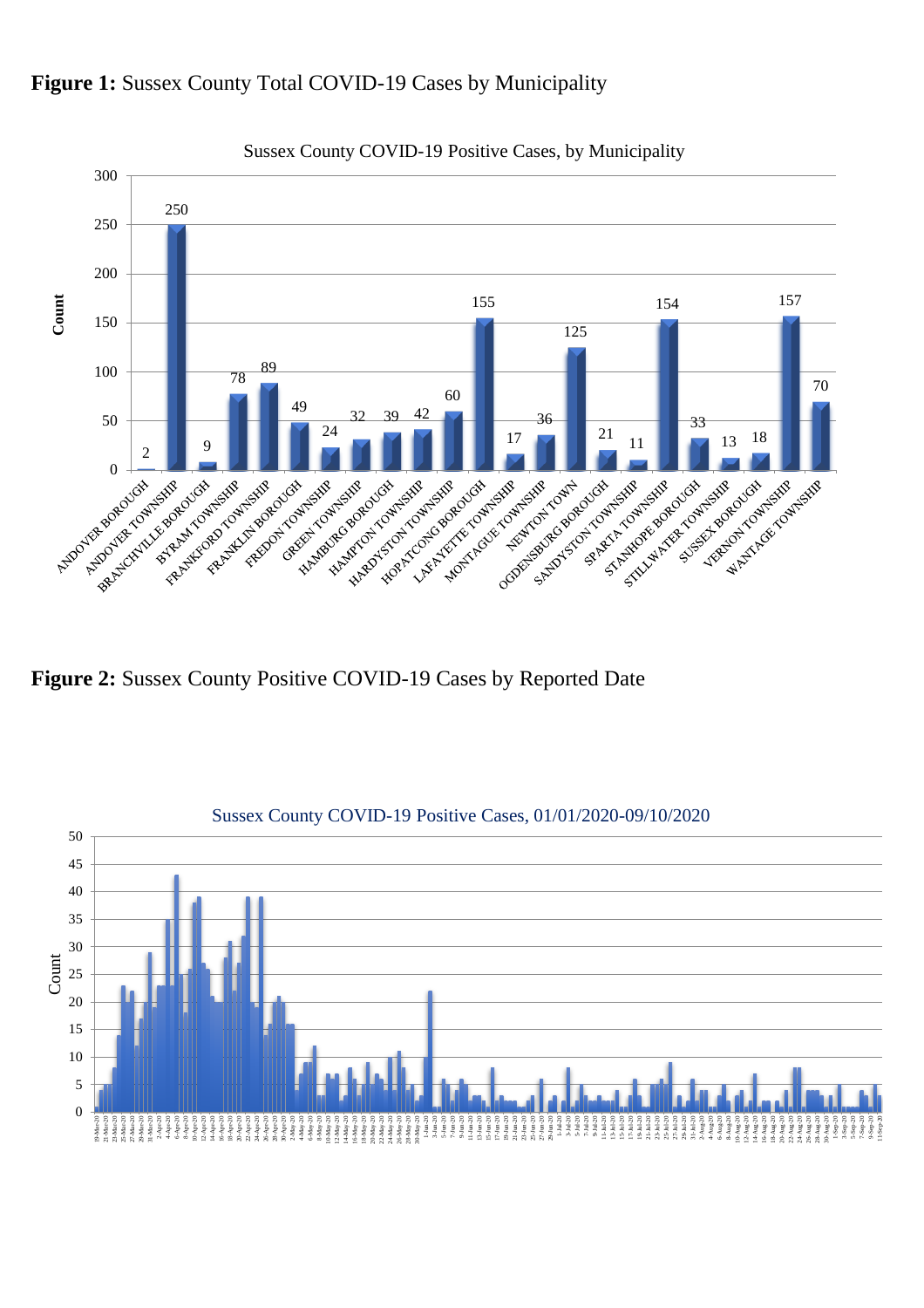|  |  | Table 2: Sussex County Positive COVID-19 Cases by Gender |  |
|--|--|----------------------------------------------------------|--|
|  |  |                                                          |  |

| <b>Gender</b> | Count | <b>Percentage</b> |
|---------------|-------|-------------------|
| Female        | 765   | 52%               |
| Male          | 719   | 48%               |

### **Figure 3:** Sussex County Positive COVID-19 Cases by Gender



### **Table 3:** Sussex County Positive COVID-19 Cases by Race

| Race                                      | Count | Percentage |
|-------------------------------------------|-------|------------|
| AMERICAN INDIAN OR ALASKAN NATIVE         |       | 0.1%       |
| <b>ASIAN</b>                              | 45    | 3%         |
| <b>BLACK OR AFRICAN AMERICAN</b>          | 83    | 6%         |
| NATIVE HAWAIIAN OR OTHER PACIFIC ISLANDER |       | 0.2%       |
| <b>OTHER</b>                              | 35    | 2%         |
| <b>WHITE</b>                              | 1,308 | 88%        |
| <b>UNKNOWN</b>                            |       | 0.5%       |

**Figure 4:** Sussex County Positive COVID-19 Cases by Race



Sussex County Total Positive COVID-19 Cases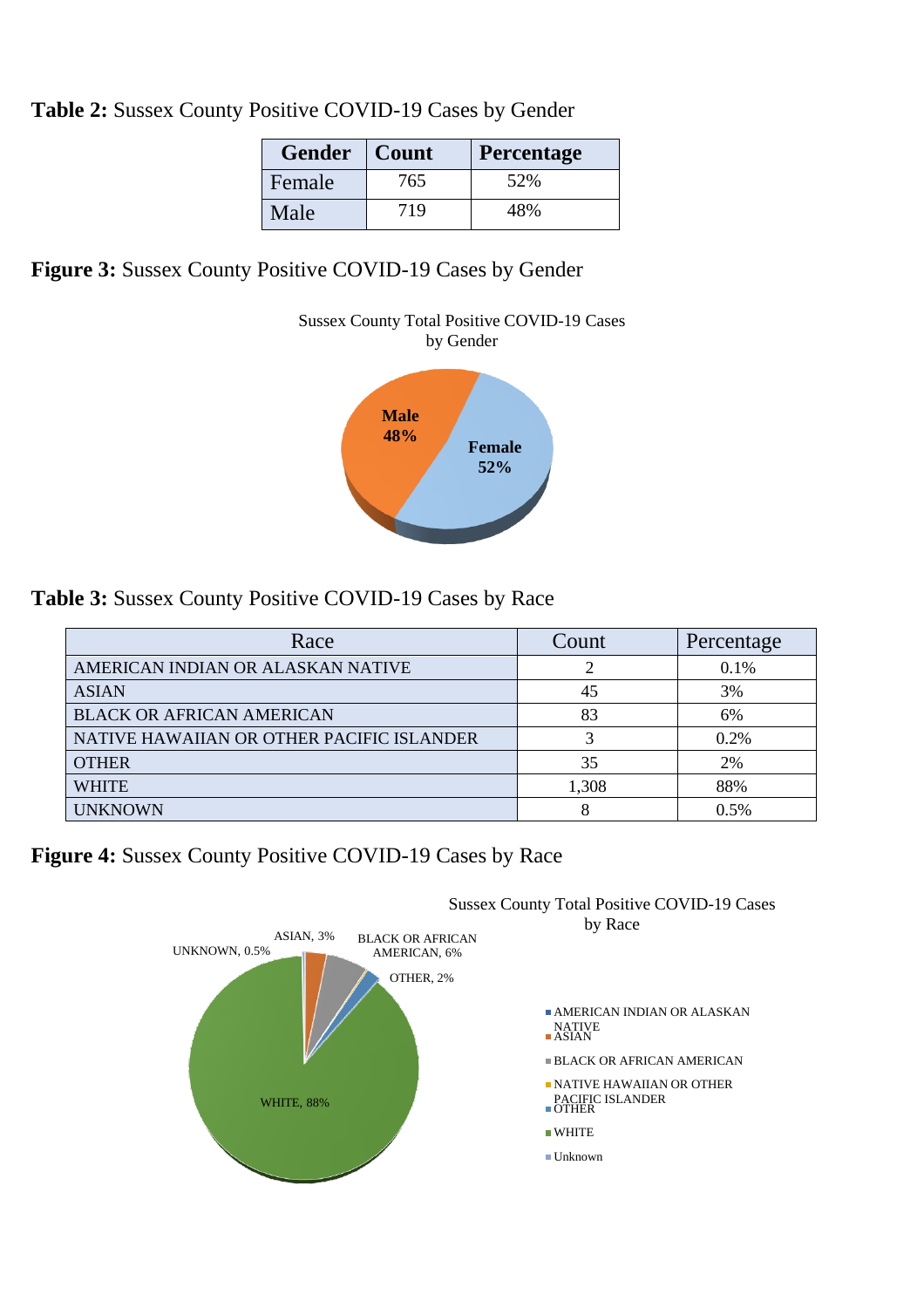### **Table 4:** Sussex County Positive COVID-19 Cases by Age

| Minimum Age | Average Age | Maximum Age        |
|-------------|-------------|--------------------|
| 3 Months    | 53 Y        | $105$ <sup>V</sup> |

## **Figure 5:** Sussex County Positive COVID-19 Cases by Age Group

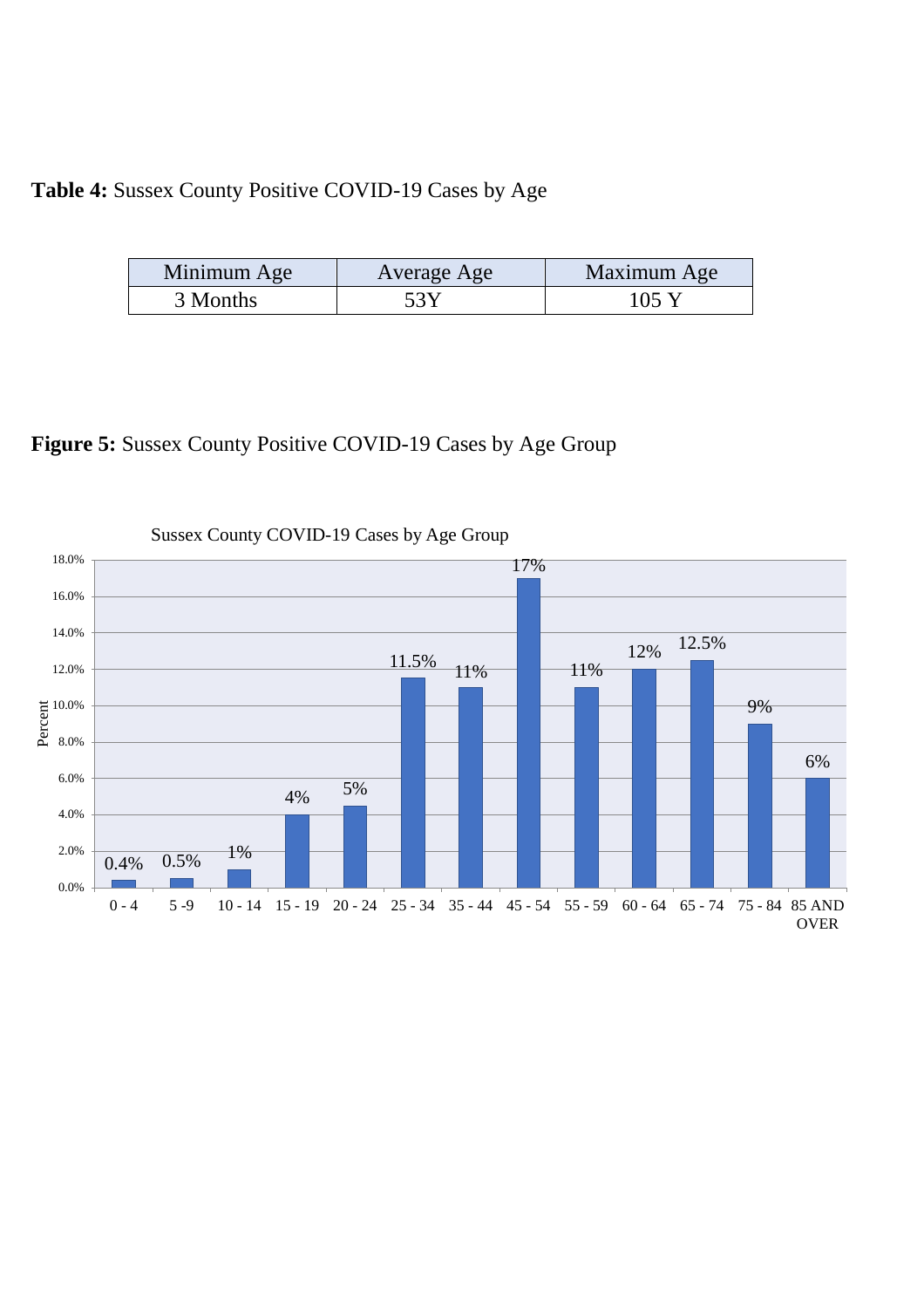## **Table 5:** Sussex County COVID-19 Deaths by Municipality, 01/01/2020 - 09/10/2020

| Communicable Disease Reporting and<br>Surveillance System | <b>CDRSS STATISTICS REPORT</b><br><b>DATE FOR REPORT</b><br>FROM 01/01/2020 TO 09/10/2020<br><b>GROUP BY: DEATHS BY MUNICIPATILTY</b> |                                  | 09/11/2020 |
|-----------------------------------------------------------|---------------------------------------------------------------------------------------------------------------------------------------|----------------------------------|------------|
|                                                           |                                                                                                                                       | <b>COUNT</b>                     |            |
| MUNICIPALITY: ANDOVER TOWNSHIP                            |                                                                                                                                       | 115                              |            |
| MUNICIPALITY: BYRAM TOWNSHIP                              |                                                                                                                                       | 3                                |            |
| MUNICIPALITY: FRANKFORD TOWNSHIP                          |                                                                                                                                       | 23                               |            |
| MUNICIPALITY: FRANKLIN BOROUGH                            |                                                                                                                                       | 2                                |            |
| MUNICIPALITY: FREDON TOWNSHIP                             |                                                                                                                                       | $\mathbf{1}$                     |            |
| MUNICIPALITY: HAMBURG BOROUGH                             |                                                                                                                                       | $\mathbf{1}$                     |            |
| MUNICIPALITY: HAMPTON TOWNSHIP                            |                                                                                                                                       | 3                                |            |
| MUNICIPALITY: HARDYSTON TOWNSHIP                          |                                                                                                                                       | 3                                |            |
| MUNICIPALITY: HOPATCONG BOROUGH                           |                                                                                                                                       | $\overline{7}$                   |            |
| MUNICIPALITY: MONTAGUE TOWNSHIP                           |                                                                                                                                       | 4                                |            |
| MUNICIPALITY: NEWTON TOWN                                 |                                                                                                                                       | 12                               |            |
| MUNICIPALITY: OGDENSBURG BOROUGH                          |                                                                                                                                       | 2                                |            |
| MUNICIPALITY: SANDYSTON TOWNSHIP                          |                                                                                                                                       | $\mathbf{1}$                     |            |
| MUNICIPALITY: SPARTA TOWNSHIP                             |                                                                                                                                       |                                  | 12         |
| MUNICIPALITY: STANHOPE BOROUGH                            |                                                                                                                                       | $\mathbf{1}$                     |            |
| MUNICIPALITY: SUSSEX BOROUGH                              |                                                                                                                                       | $\mathbf{1}$                     |            |
| MUNICIPALITY: VERNON TOWNSHIP                             |                                                                                                                                       | 6                                |            |
| MUNICIPALITY: WANTAGE TOWNSHIP                            |                                                                                                                                       | $\mathbf{1}$                     |            |
|                                                           |                                                                                                                                       | 198<br><b>TOTAL FOR PAT DIED</b> |            |

## **Table 6:** Sussex County New Reported COVID-19 Related Deaths - 09/10/2020

| <b>Deceased</b> | Age | <b>Gender</b> | <b>Township</b> | Date of Death | <b>Case Status</b> |
|-----------------|-----|---------------|-----------------|---------------|--------------------|
|                 |     |               |                 |               |                    |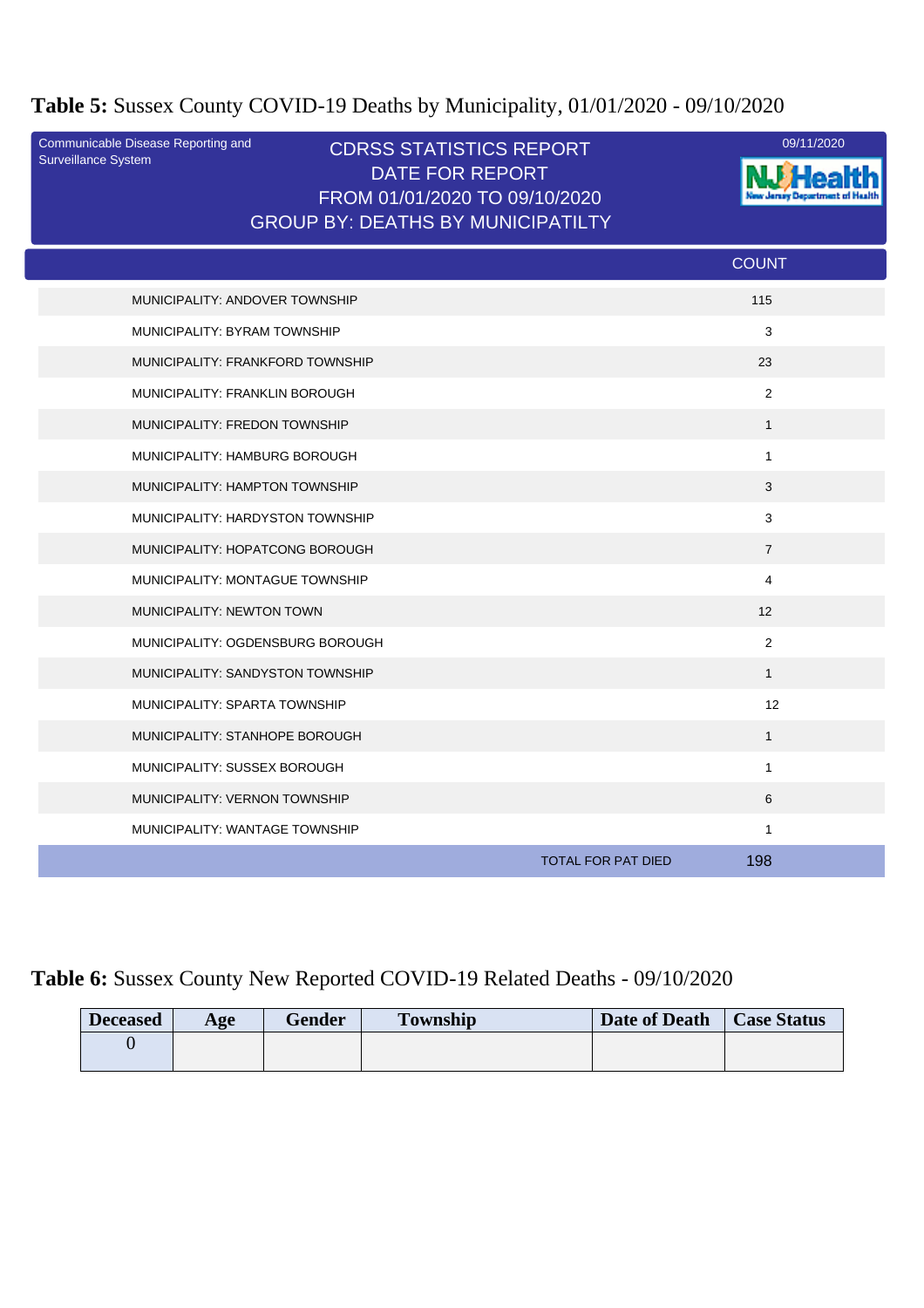### **Figure 6**: Sussex County COVID-19 Deaths by Municipality



**Table 7:** Sussex County COVID-19 Deaths by Gender

| <b>Gender</b> | Count | Percentage |
|---------------|-------|------------|
| Female        | 93    | 47%        |
| Male          | 105   | 53%        |

**Figure 7:** Sussex County COVID-19 Deaths by Gender



Sussex County COVID-19 Deaths by Gender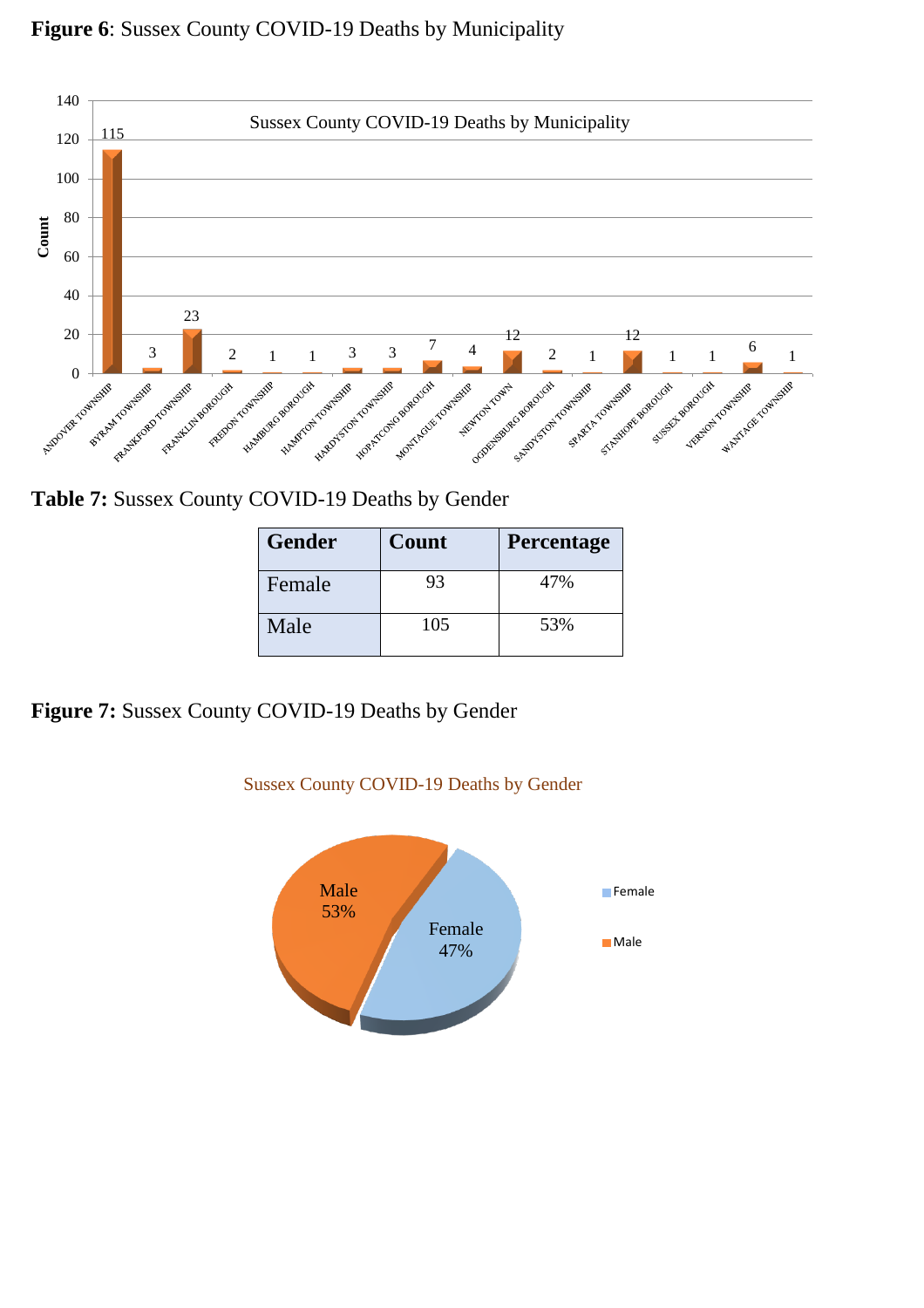**Table 8:** Sussex County COVID-19 Deaths by Race

| Race                              | Count | Percentage |
|-----------------------------------|-------|------------|
| AMERICAN INDIAN OR ALASKAN NATIVE |       | 0.5%       |
| <b>ASIAN</b>                      |       | 2%         |
| <b>BLACK OR AFRICAN AMERICAN</b>  | 24    | 12%        |
| <b>OTHER</b>                      |       | 1%         |
| <b>WHITE</b>                      | 165   | 83%        |
| <b>UNKNOWN</b>                    |       | 1%         |

**Figure 8:** Sussex County COVID-19 Deaths by Race



**Figure 9:** Sussex County COVID-19 Deaths by Age Group